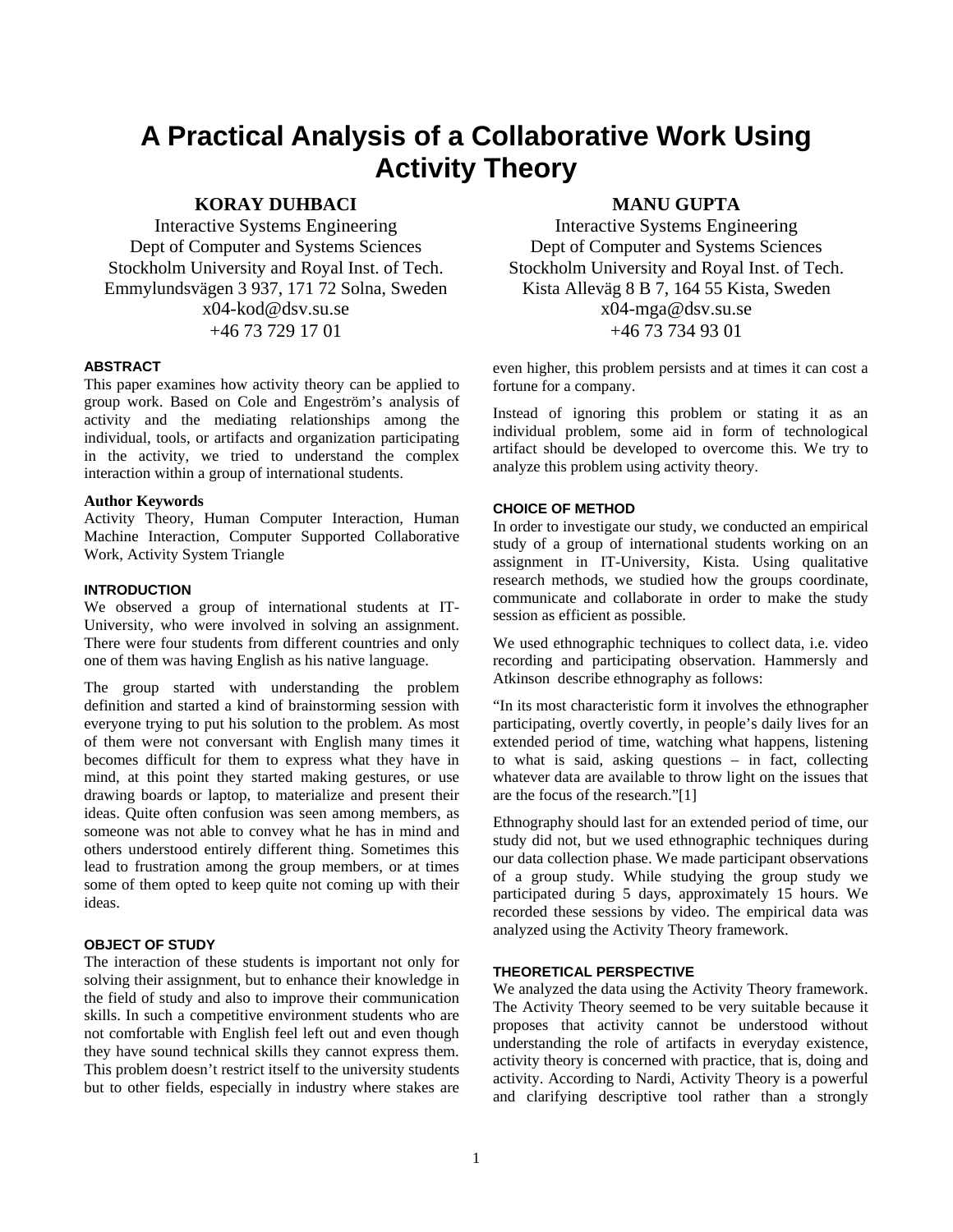predictive theory. The purpose of activity theory is to explain the unity of consciousness and activity. Activity theory amalgamates strong notions of intentionally, history, mediation, cooperation and development in constructing consciousness [2]. Activity theorists argue that *you are what you do*. Because consciousness is not a set of discrete disembodied cognitive acts, and certainly it is not the brain. It is located in everyday practice.

Although activity theory focuses on practice, it is primarily a descriptive tool rather than a perspective theory. Though activity theory does not offer ready-made techniques and procedures for research, its widespread application as a lens for analyzing the activity has yielded some generally accepted practices. First is that activity must be studied in real-life practice with researcher as active participant in the process. Second, activity theory necessitates a qualitative approach to analysis.

#### **DATA MATERIAL**

After 15 hours field study, we had long hours of raw video data and many pages of hand notes from observation. We analyzed the whole data material and extracted required data which are relevant to our study. We concentrated more on interaction between group members. The evaluation of the data material resulted in valuable information on using interactive artifacts in face-to-face communication. The data we collected during the experiments will be presented and analyzed in the following sections.

## **ANALYSES OF ACTIVITY SYSTEM COMPONENTS**



#### **Figure 1. Cole and Engeström's triangle showing activity system components of the group under study.**

When analyzing this activity, we examined not only the kinds of activities that the group was engaged in, but also who else is engaging in that activity, the rules, the norms that circumscribe that activity, and the larger community in which activity occurs. This step involves defining in depth the components of the given activity, namely, the subject, object, community, rules and division of labor.

The subject of this interaction activity was individuals in a group of five members, who establish the goals of the system based on the contradictions they perceive in the system. We described not only their activity structure but also how they perceived their roles in the relationship to the goals of the system, that is, to come up with a solution to the problem.

The object is the thing to be acted on, tangible or intangible. It can be a product, a communication, a theory, or any combination of elements. In our case, the object of this activity system was the solution to the assignment which was given to a group of international students.

Community: Very little, if any, meaningful activity is accomplished individually. People may perform individually in different contexts, but their ability to perform is predicated on groups of people. That is an individual is concurrently a member of a community. A primary assumption of activity theory is that activity cannot be understood or analyzed outside the context in which it occurs, thus in this activity system the individuals of the group along with some other communities from which these individuals are taking help, collectively form a community. Other communities can be friends, libraries, teachers, work groups, and forums etc. So if we see a broader picture, community in this activity is not restricted to a group at a university but covers a lot of society, in that domain.

The components of the activity system (subject, object, community) do not act on each other directly. Instead their interaction is mediated by tools and signs which provide the direct and indirect communication between the objects. The mediators in our system were laptops, paper, pencil, white board, human gestures, inter-language (English), internet technology and mobile.

The rules of solving the assignment, mediated the relationship between the subject and the communities in which they participated. The rules were to what extent you can take help from other communities? What is the time frame in which you have to solve it? How to share responsibilities? What is expected in the solution? How long a report should be for the solution?

#### **Analyzing the Activity Subsystems**

Not only it is important to analyses the components of any activity system, but it is also necessary to analyze the interaction and contradictions among those components. Those interactions and contradictions are manifest in the production, consumption, exchange and distributed subsystems. Analyzing the production subsystem involves observing how the subject interacts with tools, signs, and other mediator in order to transform the object. How does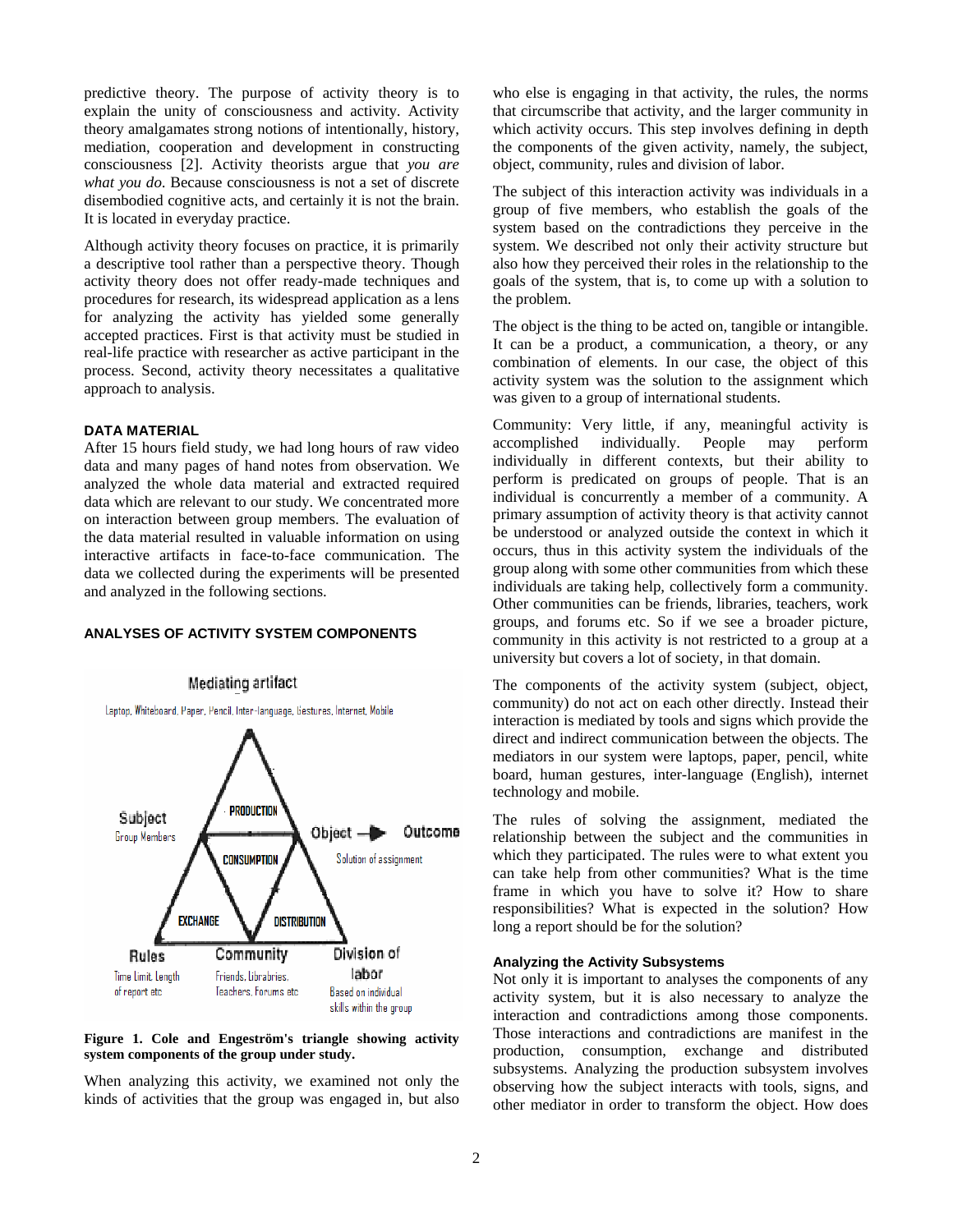the object unfold? What effects do the mediators have on the nature of activity? Do they change the performance, abilities and beliefs of subject?

In this activity system the subject interacts with mediators (laptops, paper, pencil, white board, human gestures, inter language, internet technology and mobile) to transform the object (solving an assignment) into a correct, quality and on time (as time limit set by rules) solution.

The group members were using these mediators for solving various parts of the assignment; also whenever they have problem expressing their ideas using an inter-language, they found these mediators to be very useful for them to express what they have in their mind. The mediators not only help the subject with information gathering about the problems but also to communicate effectively and clearly. Mediators help the subjects to come up with the ideas quickly and efficiently there by increasing the production rate, that is the increasing the problem solving rate. Like laptop was the most frequently used artifact along with internet, which helps them to navigate it to find the exact words, phrases or pictures etc they need to express their ideas, also surfing provide them with a lot of additional information relevant to their problem . They use white board, paper, pen to sketch figures or write when the have difficulty in expressing verbally. Gestures too played an important role as they were frequently used to clarify and lay emphasis on what a person was trying to say, for example when one of the members tried to explain the pin code feeding procedure via mobile phone he made a gesture as if he was holding a phone and feeding the number. Language (English) was the main mediator, as it was the only common language through which these group members were communicating. Mobile and email were other mediators that were used to organize their meetings, to coordinate among themselves and to send their work reports to each other.

When analyzing the consumption subsystem, we observed how the activity community members interact with the group members? How the community members consume resource? Do community members impede or support production process? What effect does consumption have on the production system?

Here the various community members like friends, libraries, teachers, work groups, forums and the individuals of subject itself are member of some of these communities, they interact with each other to find a solution for the problem, and doing so communities are using the resources in the form mediators, subject and time, at the same time production process requires these resources. But on the other hand these community members are helping the production process for finding the solution. An inherent contradiction surfaces here i.e. one activity subsystem (consumption) is contributing to activity of the other subsystem (production) and at the same time it is consuming the resources of later. This contradiction cannot

be resolved, but a balance should be maintained to optimize the production rate.

In analyzing the distributed subsystem, we examined how they have distributed the work among themselves, that is, their division of labor. Were the actions and obligations of the students were formalized or ad hoc? What rules dictated their performance? What were the expectations of the members from each other and also of the teachers concerned with assignment? How well they carried out the task?

The group had divided the work (division of labor) among themselves according to the skills that an individual have, like person A was good in information gathering, B in analyzing, C in writing reports, D in coordinating and E in communication. All though there wasn't a formal group leader but D was coordinating and everyone was reporting to him. All of them were expected to deliver their hundred percent. There were no formalized rules for working but certain constraints were imposed like the time limit, type of resources that can be used (cannot copy from other group). The expectation that group members had from each other were to be on time in meetings, try to finish home work before a meeting, do your work honestly and sincerely (don't expect others to do it for you). The performance of the group was judged by the concerned teacher on the basis of their solution of the assignment.

In analyzing the exchange subsystem, we examined how the norms and rules within the subject, between subject and communities, were negotiated.

The exchange subsystem engages the subject and the two contextual components: the rules that constraint the activity (described in distributed subsystem) and the community with which subject interact. As the group consists of students from different countries, they exchanged personal, social, cultural norms while interacting, which lead to creation of a new norms and work culture for this group. They have their own rules for interaction and communication among themselves, like who will coordinate the meetings? Who will gather information? What artifacts they will be using? Is new member allowed? When they will sit for a new assignment, they have these new norms which help them to work in a better and efficient way. This also will affect their (subject) interaction with communities. This exchange if viewed in a broader aspect will regulate the overall performance of the activity system.

## **DISCUSSION**

Activity theory provides a framework for analyzing systems which not only involves complex human- human interactions but also human- machine interactions. It fragments the system into various level of consciousness which is present in the society. So a system in spite of been viewed as an individual entity, is observed as a social structure which interacts with different domains of the